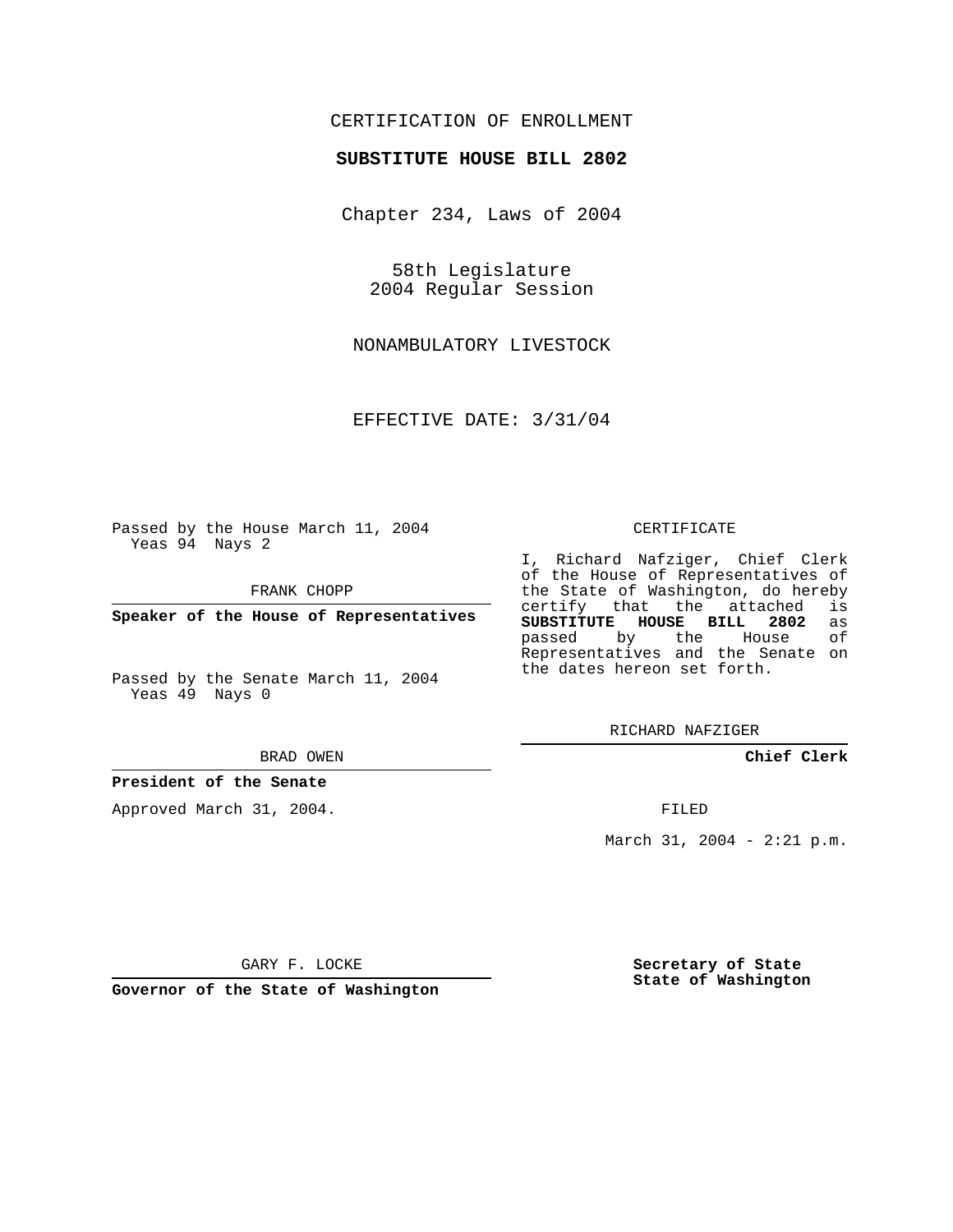# **SUBSTITUTE HOUSE BILL 2802** \_\_\_\_\_\_\_\_\_\_\_\_\_\_\_\_\_\_\_\_\_\_\_\_\_\_\_\_\_\_\_\_\_\_\_\_\_\_\_\_\_\_\_\_\_

\_\_\_\_\_\_\_\_\_\_\_\_\_\_\_\_\_\_\_\_\_\_\_\_\_\_\_\_\_\_\_\_\_\_\_\_\_\_\_\_\_\_\_\_\_

## AS AMENDED BY THE SENATE

Passed Legislature - 2004 Regular Session

## **State of Washington 58th Legislature 2004 Regular Session**

**By** House Committee on Agriculture Natural Resources (originally sponsored by Representatives Schoesler, Linville, Romero, Grant, Shabro, Schual-Berke, Rockefeller, Flannigan, Alexander, Hudgins, Anderson, Ruderman, Sump, Murray, Boldt, Darneille, Clements, Dickerson, Newhouse, Hunt, Lantz, McDermott, Kenney, Haigh, Clibborn, Kristiansen, Holmquist, Quall, O'Brien, Eickmeyer, Woods, Buck, Bailey, Kessler, Simpson, G., Morrell, Wallace, Lovick, Edwards, Benson, Pearson, Nixon, Armstrong, Hinkle, Wood, Moeller, Ahern, Roach, Cooper, McCoy, Cody, Conway, Kagi, Ormsby, Skinner, McMorris, Campbell, Sullivan, Chase, Santos and Condotta)

READ FIRST TIME 02/06/04.

 1 AN ACT Relating to penalties for trading in nonambulatory 2 livestock; adding a new section to chapter 16.52 RCW; prescribing 3 penalties; and declaring an emergency.

4 BE IT ENACTED BY THE LEGISLATURE OF THE STATE OF WASHINGTON:

 5 NEW SECTION. **Sec. 1.** A new section is added to chapter 16.52 RCW 6 to read as follows:

 (1) A person is guilty of a gross misdemeanor punishable as provided in RCW 9A.20.021 if he or she knowingly transports or accepts delivery of live nonambulatory livestock to, from, or between any livestock market, feedlot, slaughtering facility, or similar facility that trades in livestock. The transport or acceptance of each nonambulatory livestock animal is considered a separate and distinct violation.

14 (2) Nonambulatory livestock must be humanely euthanized before 15 transport to, from, or between locations listed in subsection (1) of 16 this section.

17 (3) Livestock that was ambulatory prior to transport to a feedlot 18 and becomes nonambulatory because of an injury sustained during